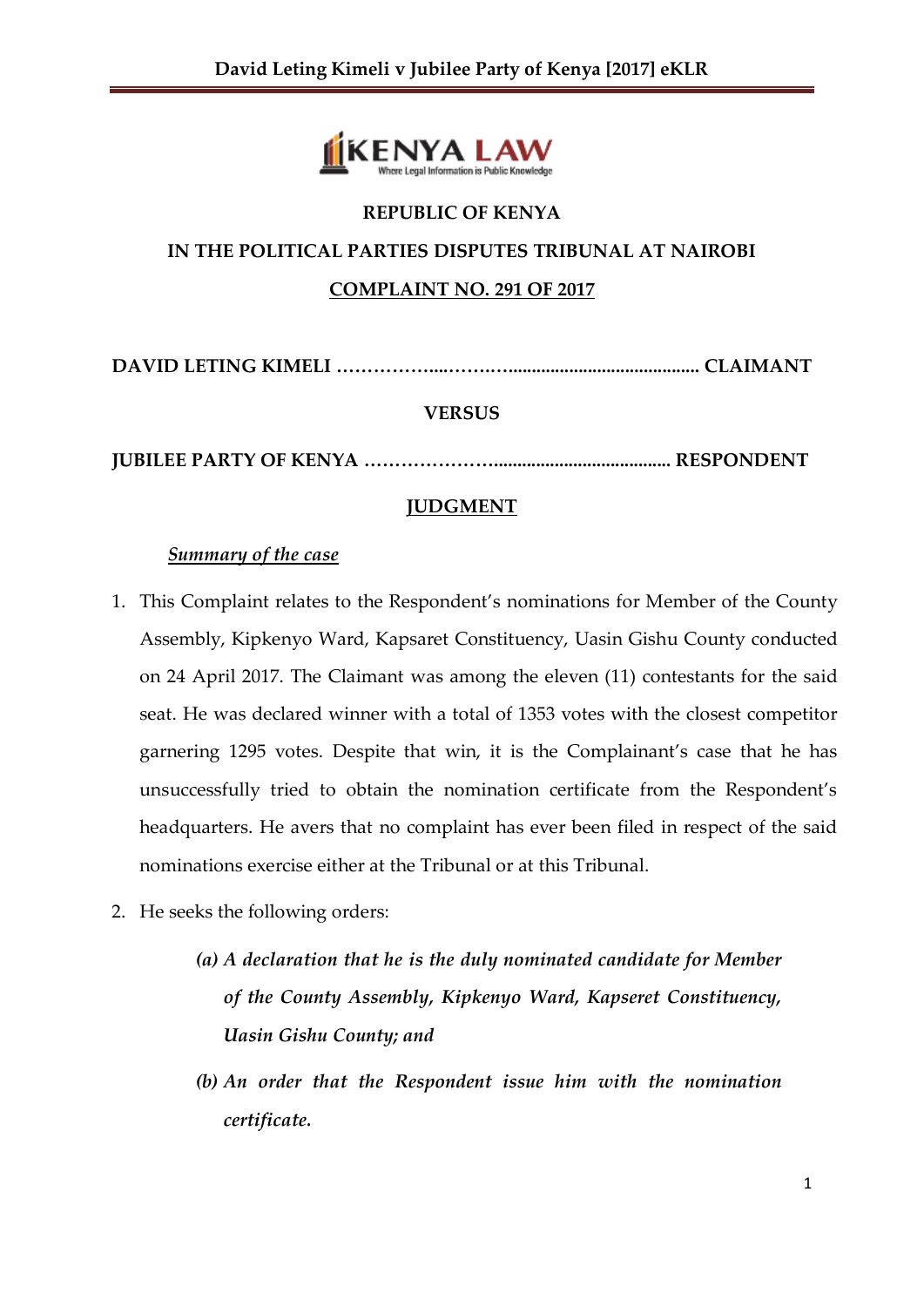#### *Submissions*

- 3. In his submissions filed on 25th May 2017, he reiterates that he won with 1353 votes, a victory confirmed by both the Returning and Presiding Officers, officials of the Respondent. That he was issued with Form 3(e) and the Declaration Form. He urges that when he travelled to the Party's headquarters for the nomination certificate, the same was not granted. It is submitted that the Respondent has issued a nomination certificate to Hillary Rono, whose name the Respondent has also included on the party list submitted to the Independent Electoral and Boundaries Commission (IEBC). That the list was published on  $20<sup>th</sup>$  May 2017, but it is an interim one and not the final one.
- 4. The Respondent filed a Reply to the Complaint on  $25<sup>th</sup>$  may 2017 deposed by its Deputy Executive Director, Legal and Compliance, Marykaren Kigen. She submits that the contents of the Complaint and the Supporting Affidavit are summarily denied and the Complaint put to strict proof thereof. That the Complaint is a nonstarter as the Respondent has already submitted names of candidates to IEBC, save for the names of parties and the electoral locations that were before this Honorable Tribunal prior to 10<sup>th</sup> May 2017.
- 5. Lastly, the Respondent contends that the Complainant has not exhausted IDRM and cites the High Court case of *Hon. Rachel Nyamai vs Jubilee Party of Kenya, Election Petition Appeal No. 58 of 2017*.

#### **Determination**

6. The Complainant's case is that he won the nomination primaries for Member of County Assembly, Kipkenyo Ward, Kapseret Constituency and that he was duly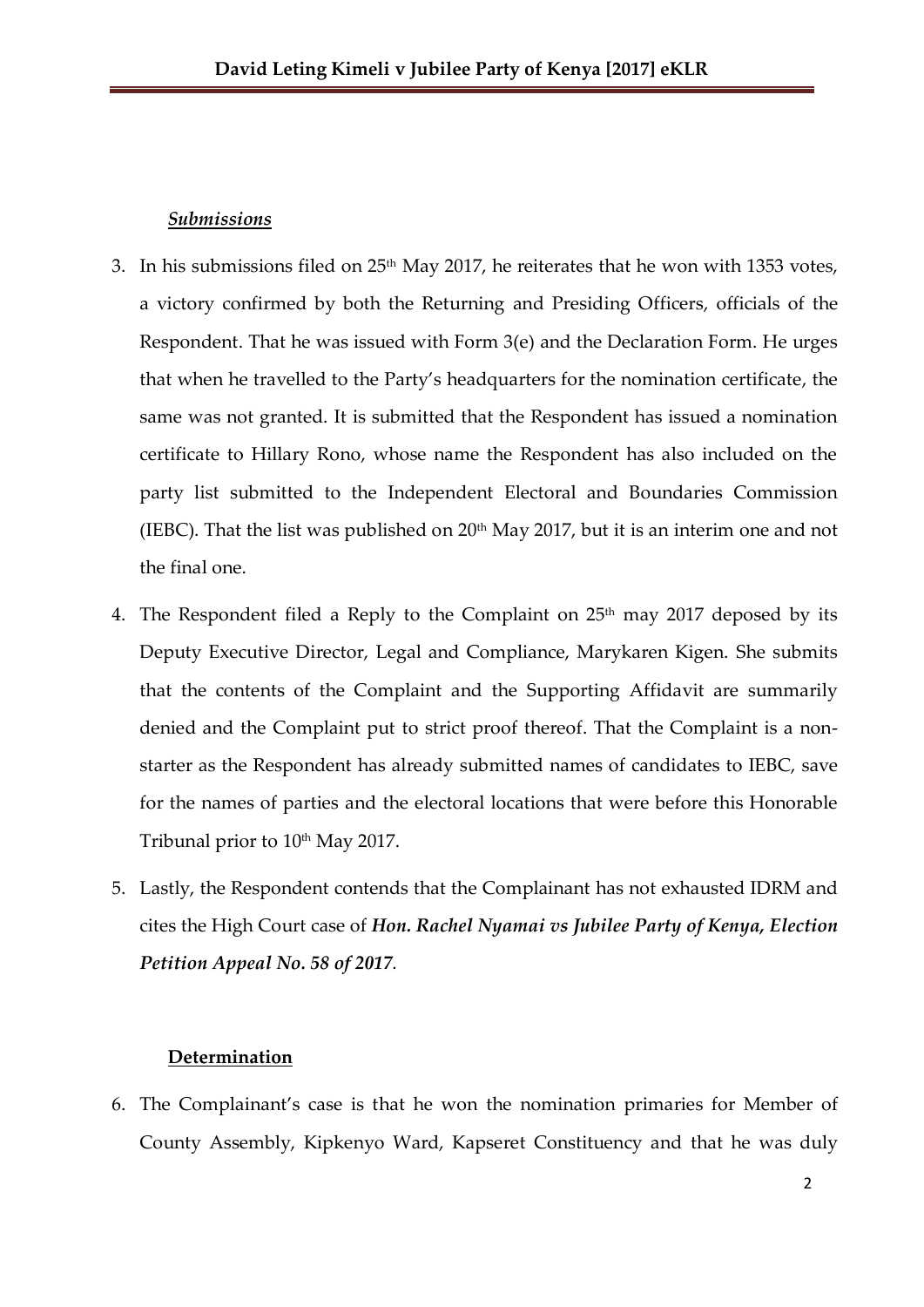issued with a provisional certificate but unfortunately, he has not been issued with the final nomination certificate. Further the name of Hillary Rono is the one that has been included on the Party list while it is the complainant who was declared winner by the Returning Officer.

- 7. We have perused the record before us. The Complainant has produced a tallying sheet and Forms 3(e) duly signed by the Presiding Officers from the various polling stations. From that evidential material, it is evident that the Complainant won by 1353 votes. This evidence is not rebutted. While the Respondent has filed a Reply to the Complaint, it does not even comment on these results as produced. Secondly, while the Complainant has produced these documents made by the Respondent's officers, the Respondent has chosen not to comment on them. As such we find the Complainant's evidence that he won the nominations exercise unshaken and credible.
- 8. While the Respondent submits that the Complainant be put to strict proof of his allegations, it is the Respondent that fails in discharging its burden of proof. While the Complainant has made a prima facie case, the Respondent has completely failed to rebut it. We also find the Respondent's submission that it has already submitted the Party list to IEBC to be derogatory and mal-fide. Why would the Respondent submit the wrong name to the IEBC with the full knowledge that it is the Complainant who won? This Tribunal finds that even if the name of Hillary Rono has been already forwarded, the interests of justice dictates that that wrong cannot be left to stand but should be rectified.
- 9. Lastly while the Respondent cites the High Court case of *Hon. Rachael Nyamai v Jubilee Party of Kenya & another,* in urging that we have no jurisdiction since IDRM has not been exhausted, the Respondent does not address itself to other High Court decisions such *Election Petition Appeal No. 5 of 2017, Joseph Mboya Nyamuthe vs The Orange Democratic Movement & Another* and *Election Petition Appeal No. 4*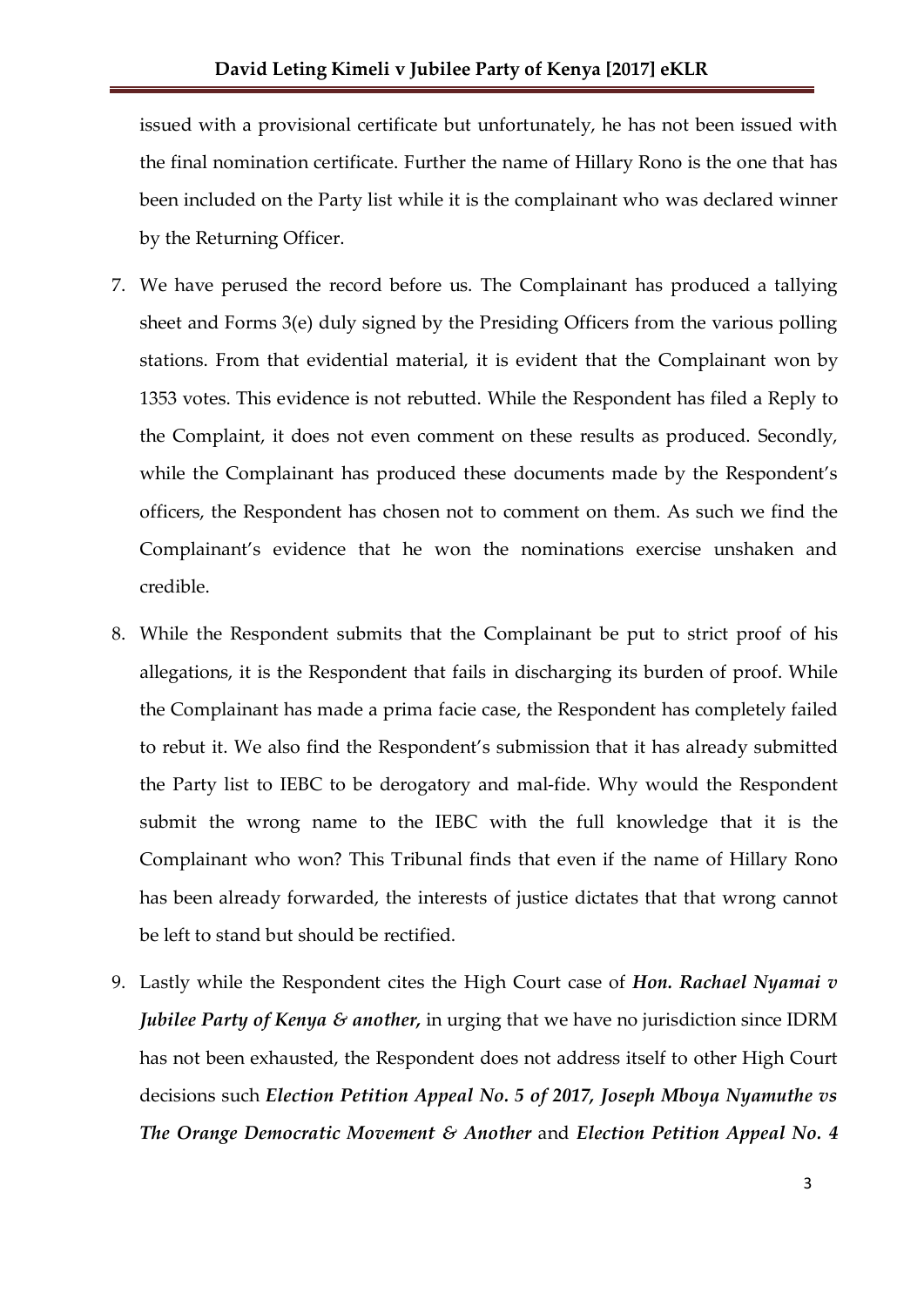*Eric Kyalo Mutua v Wiper Democratic Movement, Kenya & another,* in which the same High Court has held that IDRM is not mandatory. Consequently, with such a divided jurisprudence, this Tribunal finds the Respondent's submissions on the issue moot and outside the mandate of this Tribunal to resolve.

10. The upshot of the foregoing is that we make the following orders:

- *(i) The Memorandum of claim herein is allowed.*
- *(ii) The Complainant, David Kimeli Leting, is hereby declared the duly nominated Jubilee Party candidate for Member of County Assembly, Kipkenyo Ward, Kapseret Constituency, Uasin Gishu County.*
- *(iii) The Respondent, Jubilee Party, is hereby ordered to issue a Nomination Certificate to the Complainant, David Kimeli Leting, as the duly nominated Jubilee Party candidate for Member of County Assembly, Kipkenyo Ward, Kapseret Constituency, Uasin Gishu County.*
- *(iv) The Nomination Certificate issued to Hillary Rono by the Respondnet as the nominated Jubilee Party candidate for Member of County Assembly, Kipkenyo Ward, Kapseret Constituency, Uasin Gishu County is hereby revoked.*
- *(v) In the interests of party unity each party shall bear its own costs.*

11. Orders accordingly.

**DATED and DELIVERED AT NAIROBI this ………………….DAY OF MAY 2017 Kyalo Mbobu ……………………………. Chairman James Atema ……………………………. Member**